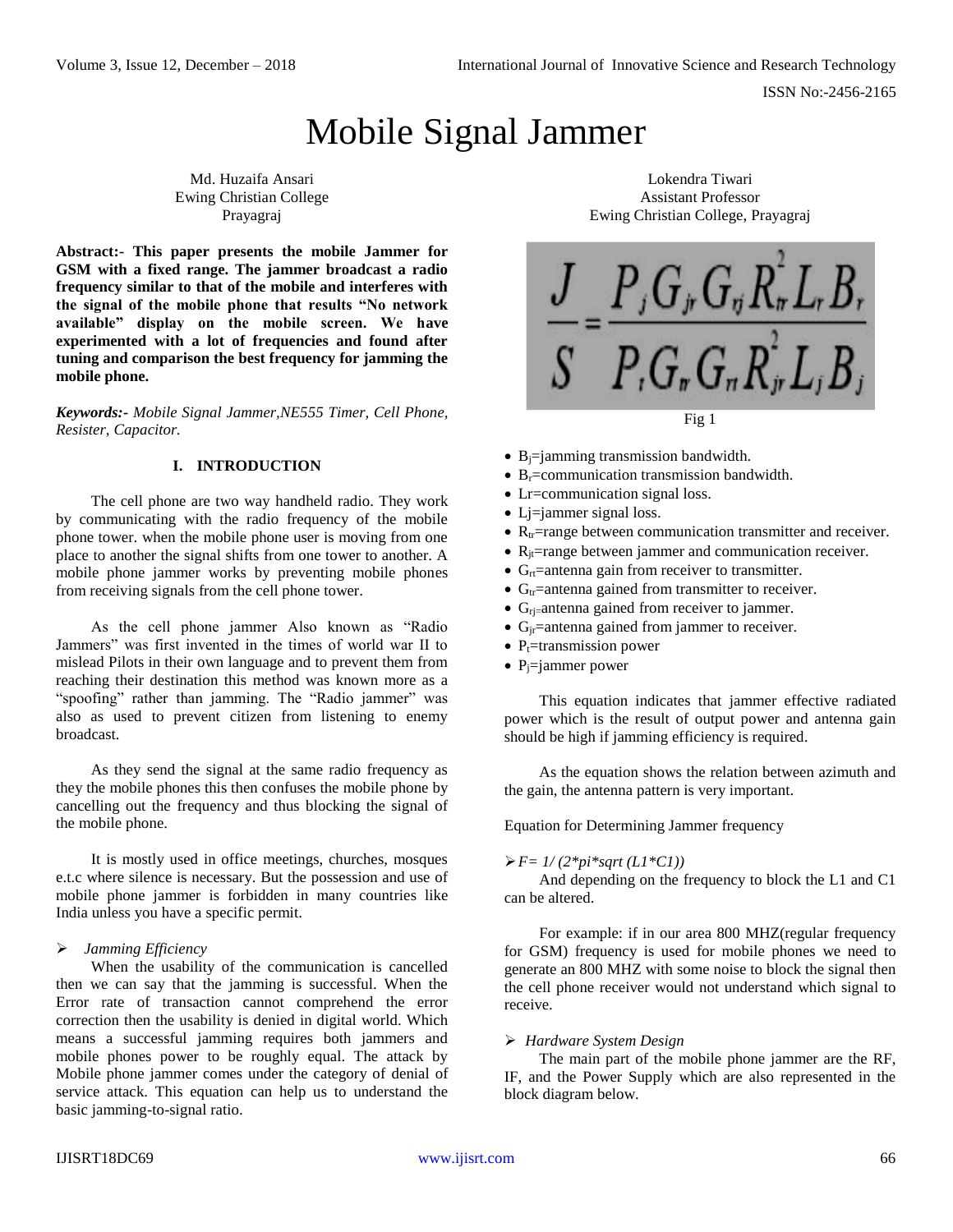

Fig 2:- Block Diagram

## *RF Section*

This is the most important section as this section contains (VCO) voltage control oscillator, antenna, and the RF power amplifier. the selection of these components is according to the specification of jammer such as frequency range and coverage range.

## *IF Section*

The IF section consist of Noise generator, mixer and the triangular wave generator. it is also known as triangular or saw tooth wave generator. The desired range of frequency is generated to help the turning section of the jammer brush the VCO. The turning signal generates the triangular or saw tooth wave.

## *Power Supply*

Small jammers like which we made are battery powered. Some even look like a cell phone and use mobile batteries but the stronger signal jammers can be plugged into car battery or an A.C power socket. The RF and IF requires +5,+9 and -9 Dc Voltages. The power supply consists of the four following components.

# **II. SYSTEM COMPONENTS**

- Transformer: is works as a step down voltage as it takes input of 220V(mainly used in big signal jammers)
- Rectifier: it is used to convert the AC voltage to DC Voltage and it can be accomplished by one of two methods
- Half wave rectifiers: during this the input signal should be positive
- Full Wave Rectifier: in this kind of rectifier the input signal can be either positive or negative hence the output voltage will appear (we have used the full wave rectifier in our signal jammer)
- Filter: the large capacitors are used to minimize the ripple in output as it eliminates the fluctuation in output of the full wave rectifier thus producing a constant DC Voltage.

 Voltage Control Oscillator: this generates the radio frequency signal which overpowers the mobile phones downlink signal (we have used NE555 for that)



- RF power amplifier: this is used to achieve the desired output DV Voltage.
- Antenna: it is the most important part of this signal jammer therefore a suitable antenna should be selected. the 24 AWG wire coiled 15 turns is used as the antenna here. But a  $\frac{1}{4}$ wave monopole antenna which has minimum of 50 ohm impendence should might be better for the making an AC Voltage signal jammer.

## *Board Hardware Resource features*

The Cell phone Jammers are basically radio frequency jammers designed to interfere with the licensed service operated by the mobile phones. They work by cutting the signal between mobiles and the base station there mobiles does not attempt to transmit to the base station even though they may be in range.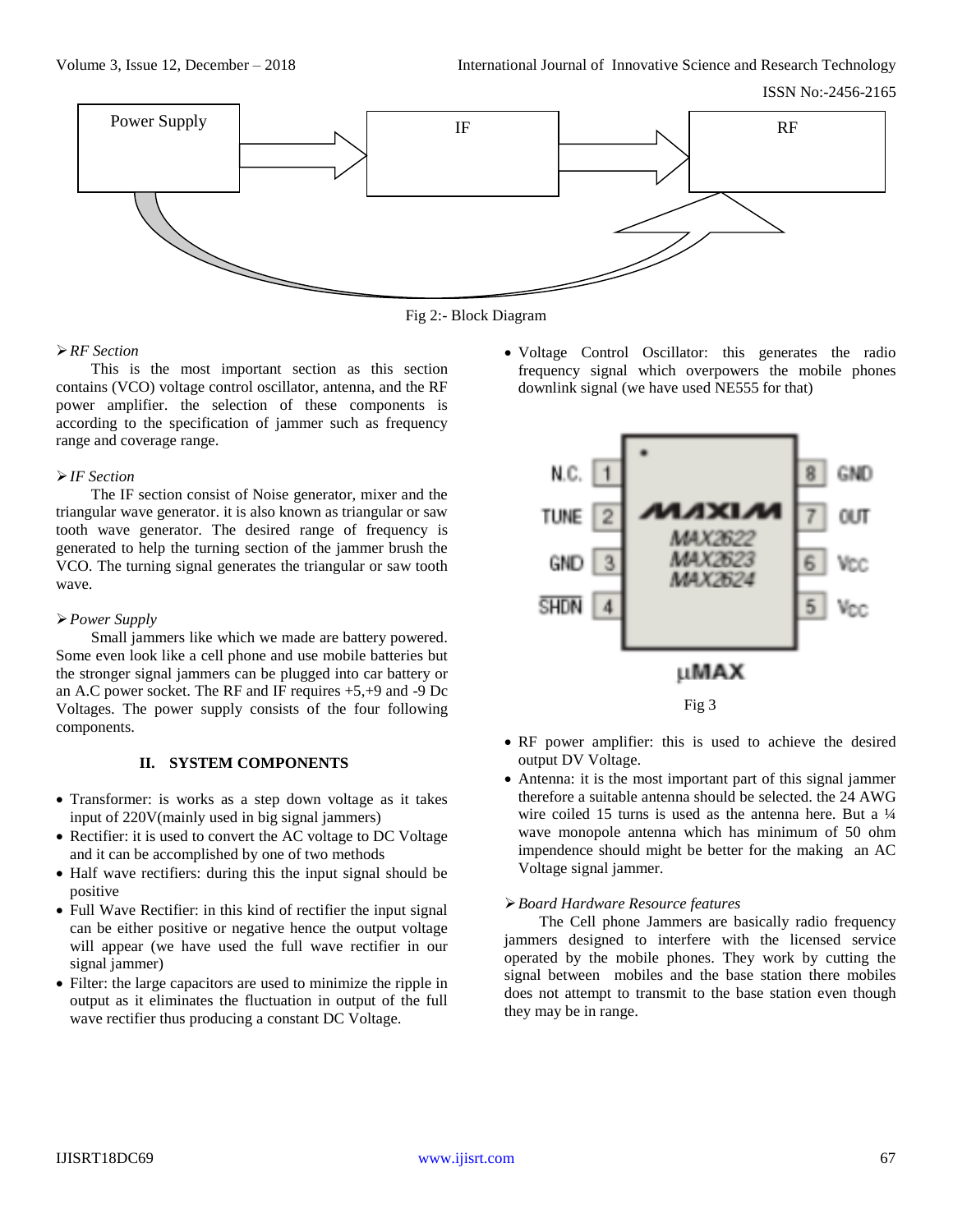

Fig 4:- Circuit Diagram of Our Signal Jammer

- Components Used To Make This Signal Jammer
- 9V Battery
- 9V Battery Connector
- 2 Pin Male Header Connector
- 3mm LED
- A mini slide switch
- 24 AWG Copper wire
- 5.6k resistor
- 220E resistor
- 82k resistor
- 10k resistor
- 1uF 63V Electrolytic Capacitor
- 30pf trimmer capacitor
- 47pf ceramic capacitor
- 3.3pf ceramic capacitor
- 4.7pf ceramic capacitor
- 2pf ceramic capacitor
- BF495 Transistor
- NE555 Timer
- PCB Board
- Wires

# **III. METHODOLOGY**

Our devices transmit the similar radio frequency which is either equal to or have greater power than the mobile phone. As cell phones are full duplex devices that means that they use two separate frequencies one is used for talking and the other is used for listening. As all cell phones use radio frequencies it is not hard to interrupt with them. For example A GSM mobile operates in 900 MHZ And 1800 MHZ. The Cell phone Jammer broadcast on the same frequencies to block the frequencies of the cell phone thus resulting in "No Network Available" message being displayed on the mobile screen.

Steps used in the system

- Take a PCB board.
- Add the connector pins for the battery.
- Connect one negative end of the battery wire to the switch and the positive end to the LED Light (for indication).
- Connect the LED light wire to the R6 (3.9k) resistor and the negative wire to the C2 (3.3pf) capacitor.
- Connect the positive wire to the R2 (6.8k) resistor and the R1(8.2k) resistor.